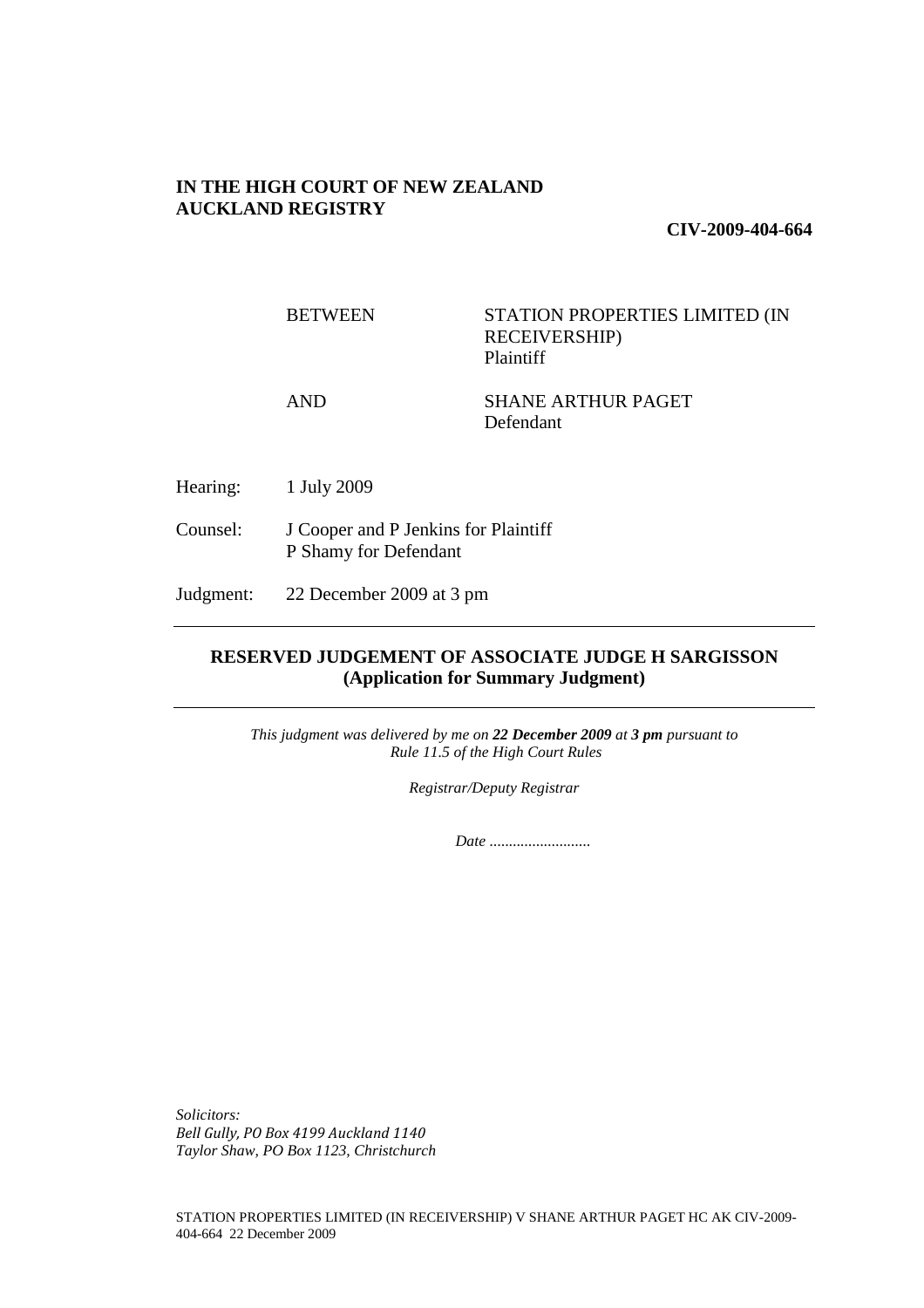[1] The plaintiff, now in receivership, is the developer of a residential complex known as Bowen View.

[2] The defendant is a real estate agent from Christchurch.

[3] The plaintiff as the vendor of the property and the defendant as purchaser entered into an agreement for sale and purchase of an apartment on 19 September 2006. The apartment is a unit in the apartment complex known as Bowen View on the corner of Kent Street and Edgar Street, Queenstown and is described in the agreement as principal Unit 20 and accessory unit 20A, Bowen View Apartments.

[4] By a Settlement Notice issued on 10 October 2008, the plaintiff required the defendant to settle the purchase of the property in accordance with the terms of the agreement. The defendant has refused to comply with the settlement notice and the plaintiff contends that he is in breach of his obligations under the agreement.

[5] The plaintiff seeks an order for specific performance requiring the defendant to complete the purchase of the property by payment of the balance of the purchase price, together with interest.

## *The Sale and Purchase Agreement*

- [6] The terms of the sale and purchase agreement provided:
	- a) The defendant, Shane Paget, was the purchaser and he signed the sale and purchase agreement as such;
	- b) The purchase price of the property was \$1,243,125.00 (to which GST of \$155,390.63 would be added);
	- c) Interest for late settlement would be 15% per annum;
	- d) On the settlement date: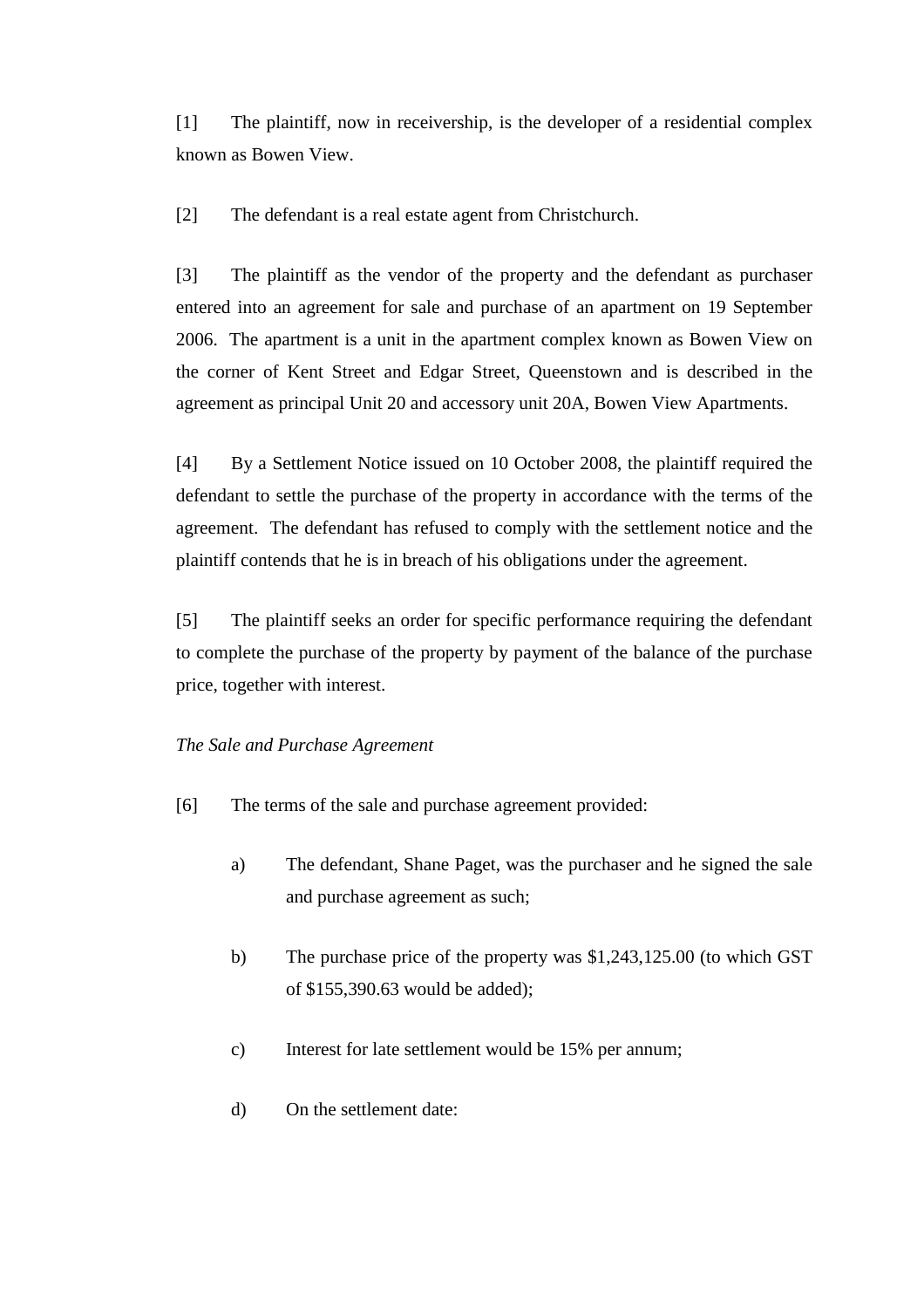- i) the purchaser would pay the balance of the purchase price (together with interest and other moneys owing) to the plaintiff; and
- ii) concurrent with the defendant's payment under clause 3.7(1), the plaintiff would hand to the defendant the memorandum of transfer, the instruments of title and all other instruments required to register the memorandum of transfer of the property;
- e) A breach of warranty or undertaking would not defer the obligation to settle and settlement was without prejudice to a party's rights in law or equity;
- f) If the sale was not settled on the settlement date then either party may issue a settlement notice requiring the other party to complete the settlement;
- g) If the defendant as purchaser failed to comply with the terms of the settlement notice, the plaintiff as vendor would be entitled to sue the defendant for specific performance;
- h) The "Date of Practical Completion" meant the date on which practical completion was certified by the plaintiff's architect;
- i) The date for settlement would be the later of:
	- i) five working days after the issue of title under the Unit Titles Act 1972;
	- ii) five working days after the date of practical completion; or
	- iii) five working days after the issue of a code of compliance certificate;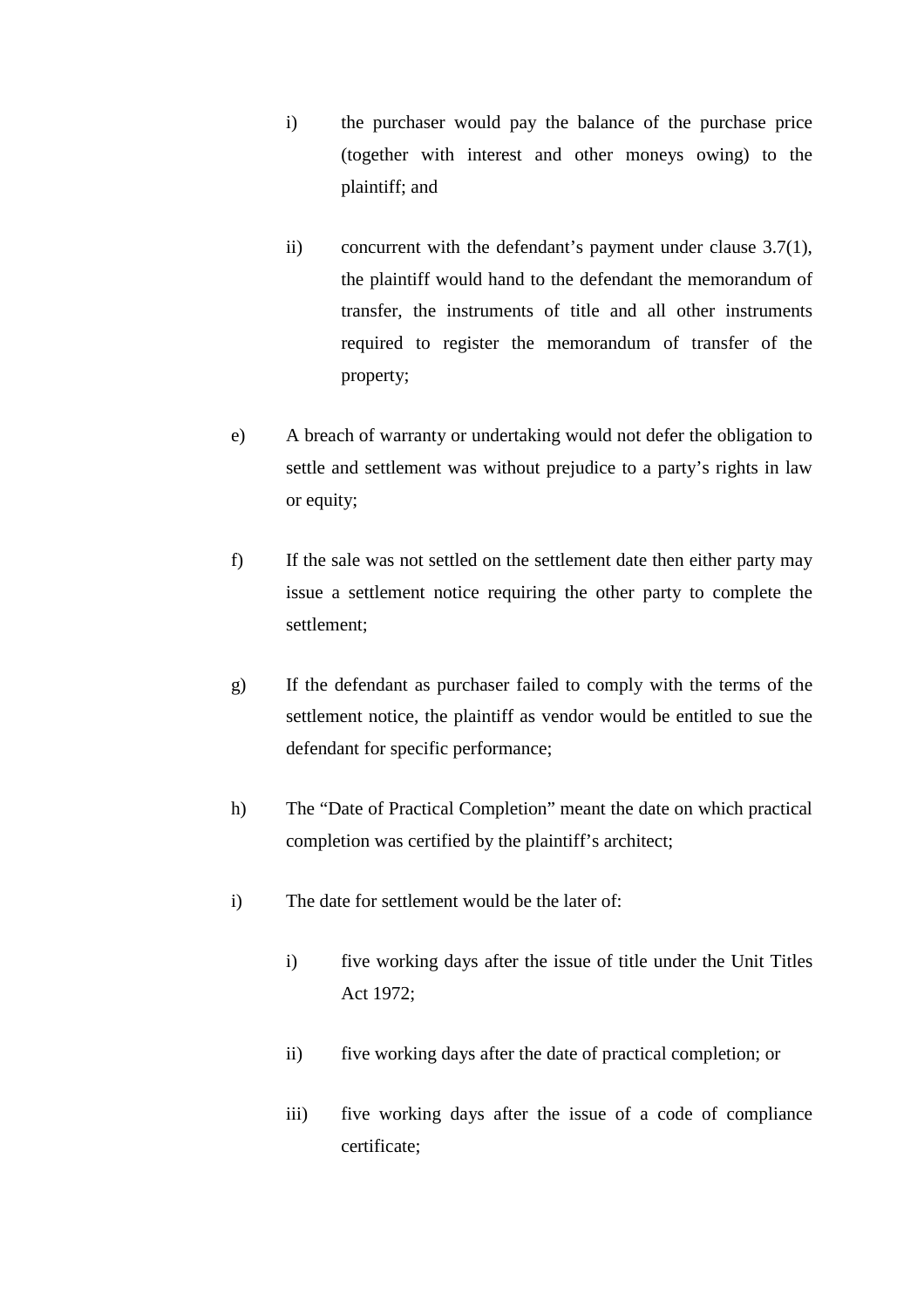- j) Settlement was required to be effected before 3 pm on the settlement date, with time being of the essence;
- k) The defendant as purchaser entered into the sale and purchase agreement in reliance on his own judgment, not any representation or warranty made by the plaintiff, and the sale and purchase agreement was the entire agreement between the parties;
- l) Under clause 36.1 the plaintiff way entitled to cancel the contract at any time and the defendant was to have no right to compensation on cancellation.

[7] The agreement also provided a sunset clause at clause 26.1 that allowed either side to cancel in the event the plaintiff was not ready, willing and able to settle by 20 December 2007. Upon cancellation the plaintiff had the right to have the deposit refunded. On or about 20 September 2006 the plaintiff and defendant entered into a written variation of the sale and purchase agreement which extended the date for operation of the sunset clause to 13 March 2009.

## *The Settlement Notice*

[8] On 7 August 2008 the plaintiff's then solicitors wrote to the defendant's solicitors advising that code of compliance and practical completion certificates had been issued and enclosing a copy of the title to the property that had been issued pursuant to the Unit Titles Act. The letter advised that, pursuant to clause 14.1(5) of the sale and purchase agreement, the date for settlement of the purchase would be 14 August 2008.

[9] By letter dated 11 August 2008 the defendant's solicitors, Taylor Shaw, responded that settlement by 14 August 2008 would be impossible saying:

Our client is endeavouring to sort finance out immediately but would be pleased for an extension of time could please be granted in terms of settlement as settlement this coming Thursday will be impossible [sic].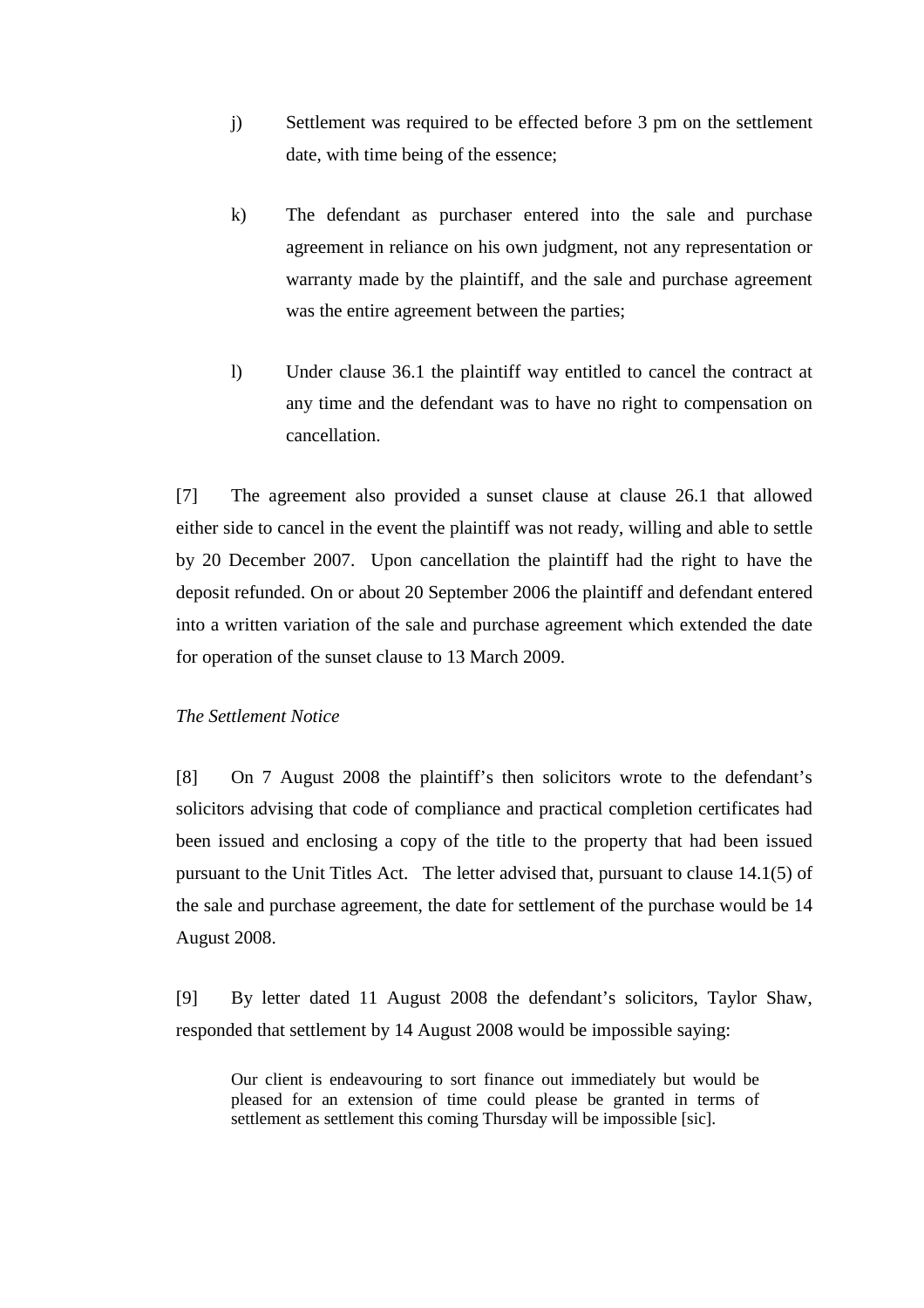[10] Taylor Shaw's letter also asked for a copy of the signed sale and purchase agreement, and made enquiries of the plaintiff as follows:

Our client also needs to know urgently as to how much deposit is actually sitting in your trust account in terms of his arranging finance and therefore if a settlement statement could be forwarded through as a matter of urgency.

[11] The plaintiff's solicitors responded by letter dated 12 August 2008 saying that the plaintiff may agree to an extension of time and asking how much time the defendant would need.

[12] Taylor Shaw replied on 15 August asking for an extension of one month for settlement, saying:

The issue we have is that until such time as you can supply the writer with a full signed Agreement for Sale and Purchase, the list of furniture included within the Agreement, and a copy of the Management Contract our client is not in a position to arrange finance.

[13] There followed a series of letters from Taylor Shaw seeking a copy of the sale and purchase agreement. On 22 September 2008 Taylor Shaw wrote to the plaintiff's solicitors purporting to cancel the agreement under the sunset date in clause 26.1.

[14] The plaintiff's solicitors responded by letter on the same date advising that pursuant to the variation entered into on 20 September 2006, the sunset date under clause 26.1 was 13 March 2009 and accordingly the purported cancellation was invalid.

[15] On 23 September 2008 the defendant's solicitors wrote to the plaintiff's solicitors saying that their client was unable to settle without a copy of the sale and purchase agreement. The letter went on to say:

The simple solution is that a copy of the fully signed contract be supplied, our client can then endeavour to try and arrange finance. We would therefore deem that settlement would only be legally enforceable 5 working days after a copy of the fully signed contract is supplied.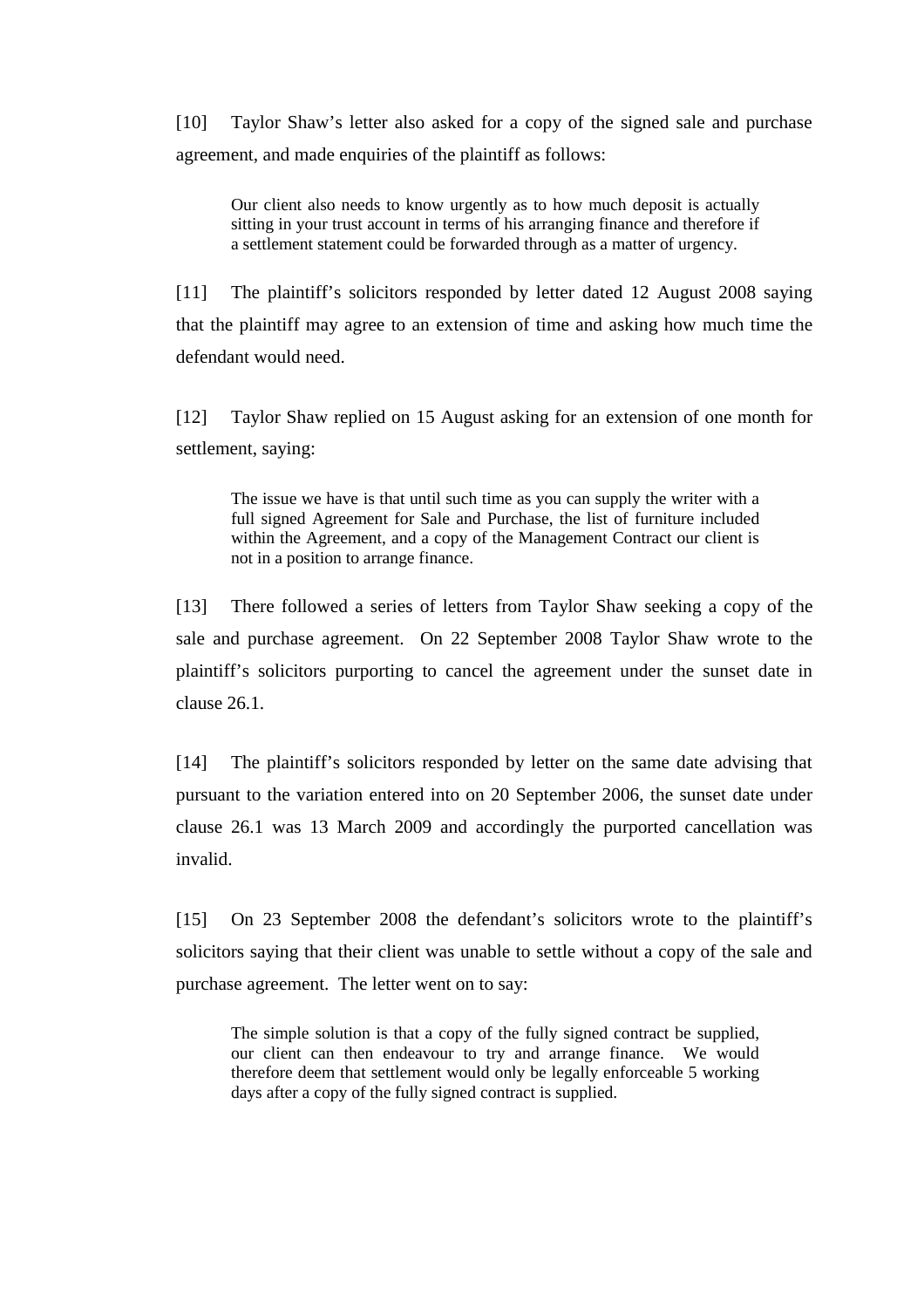[16] On 24 September 2008 the plaintiff's solicitors provided the defendant with an amended and updated settlement statement setting out the balance of the purchase price required to complete, being in total \$1,279,206.19.

[17] On receipt of the settlement statement the defendant failed to complete the purchase, or indeed even make arrangements to complete the purchase. Instead, by letter dated 1 October 2008, his solicitors wrote to the plaintiff's solicitors saying that the defendant understood that Mr McEwan, who at the time was a director of the plaintiff, was still hopeful of selling the property to a third party. The letter went on to say:

It is based on this information that our client has not settled and our client wonders whether your client is still interested in letting the contract roll on in terms of settlement. However, if your client exhausts all opportunities to on sell the units in their totality then obviously our client will be left with no other option but to settle in full.

[18] By letter dated 9 October 2008 the plaintiff's solicitors issued a further settlement statement. In the same letter the plaintiff's solicitors:

- a) Advised that they were holding a signed authority for the transfer to the defendant, together with e-dealing authorities from both mortgagees for the partial discharges of the mortgages;
- b) Gave their undertaking that upon receipt of the settlement funds into their trust account, they would:
	- i) release the transfer and partial discharge of mortgages into the defendant's solicitor's control;
	- ii) not to attempt to withdraw or alter those instruments following settlement and release; and
	- iii) authorise the release of keys to the defendant.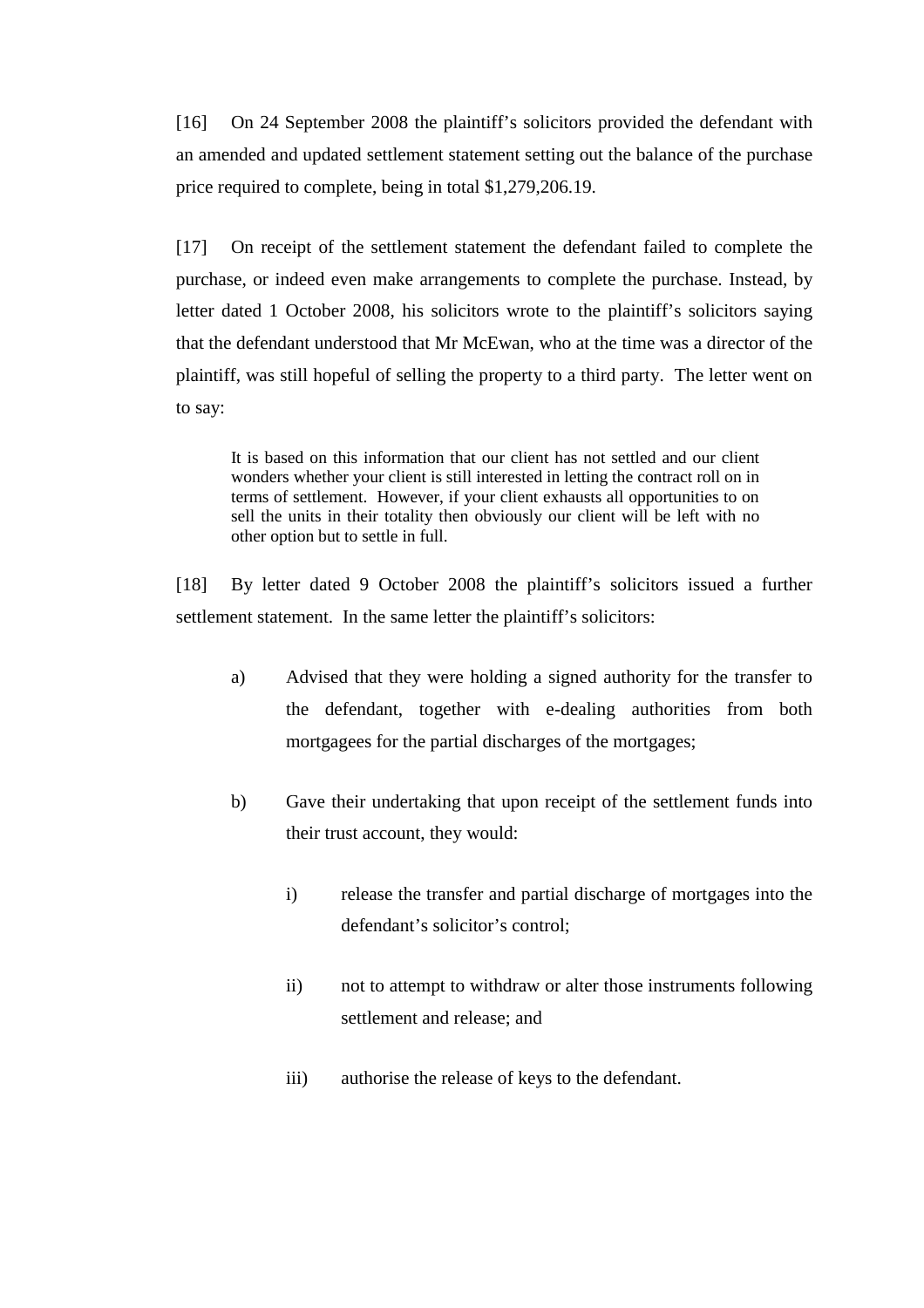[19] The defendant failed to complete on receipt of the further settlement statement and, accordingly, on 10 October 2008 the plaintiff's solicitor issued a settlement notice. The settlement notice stated that:

- a) The defendant as purchaser had failed to settle as required on the settlement date of 9 October 2008;
- b) The plaintiff as vendor was and remained ready, able and willing to proceed to settle; and
- c) The defendant was required to settle within twelve working days after service of the notice.
- d) The defendant was required to settle within twelve working days after service of the notice.

[20] The defendant failed to settle within the time as required by the settlement notice.

## *Commencement of Proceedings*

[21] The result was that the plaintiff commenced this proceeding and seeks an order by way of summary judgment for specific performance requiring the defendant to complete settlement of the purchase of the property. It contends that the defendant has no genuinely arguable defence. It has filed evidence in the normal way to establish the necessary evidential foundation for its claim, as contemplated in *Auckett v Falvey* HC WN CP 296/86 20 August 1986, Eichlbaum J*.*

[22] The defendant opposes summary judgment. He contends he has a genuinely arguable defence based chiefly on collateral arrangements which, he says, the plaintiff agreed to, but failed to disclose.

[23] Factual circumstances the defendant relies on in support can be stated briefly. The defendant says he came to know Mr Daniel McEwan, through his attendance at a property investment seminar run by Mr McEwan, and that he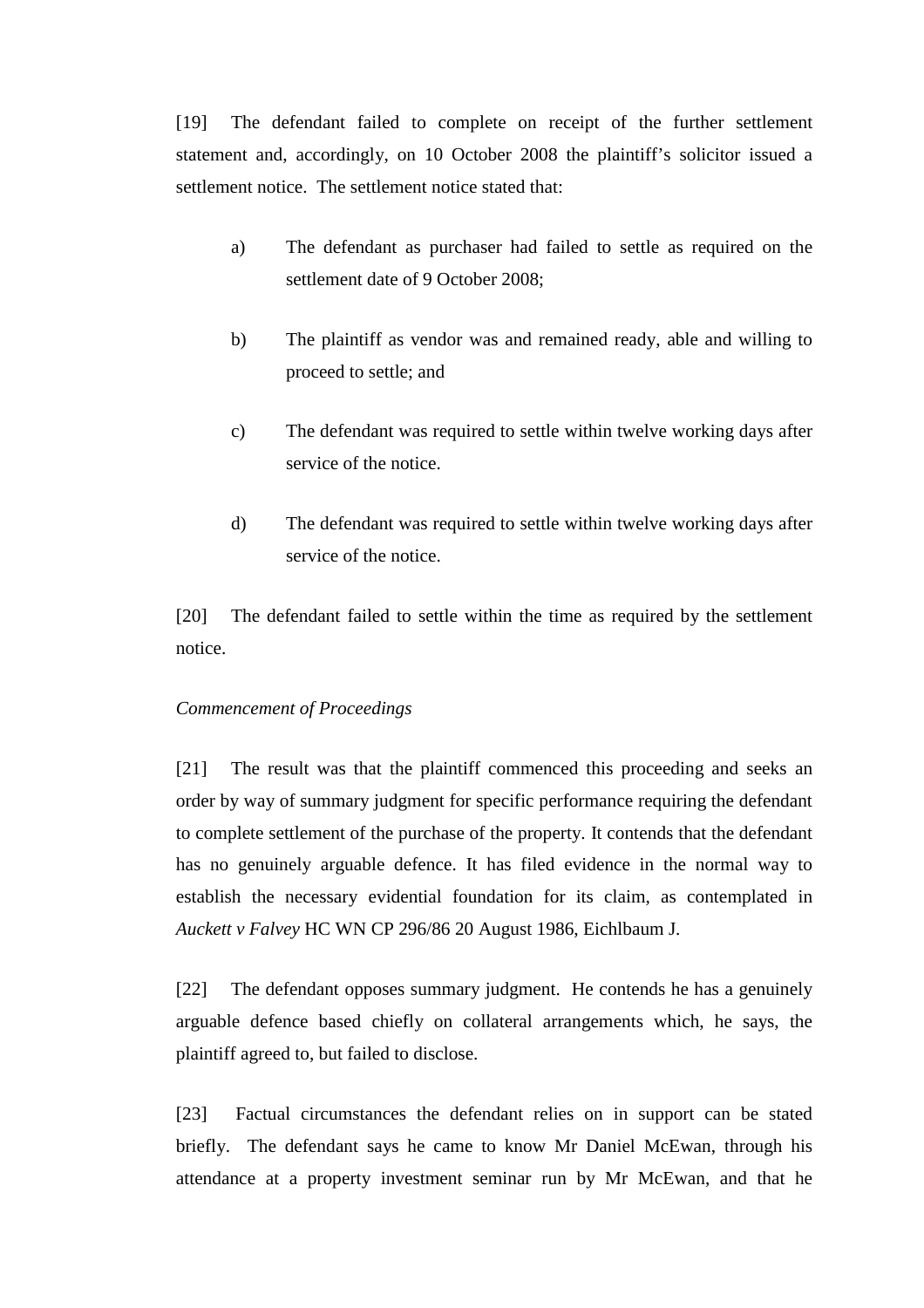approached Mr McEwan with a view to investing in one of his products. His uncontroverted evidence is that:

- a) Mr McEwan proposed that he invest in the Bowen View development; and
- b) He was in part influenced by a desire to secure real estate work from Mr McEwan; and
- c) He agreed to enter into what he calls the agreement for sale and purchase essentially as an "underwrite" arrangement to enable the plaintiff to obtain finance for the development.

[24] The defendant also points to two letters from Mr McEwan. The first is 19 June 2006 in which Mr McEwan, on behalf of the plaintiff, wrote to the defendant promising to pay him an underwrite fee of \$62,156.25 in consideration of his entering into a sale and purchase agreement, with the monies to be payable on the plaintiff drawing down on funding.

[25] The second letter dated 27 July 2006, is also written by Mr McEwen, but on this occasion on behalf of Bowen View Construction Limited. In this letter Mr McEwen promised that in consideration for entering into a sale and purchase agreement with the plaintiff, Bowen View Construction would pay the defendant \$124,312.50 on settling the purchase in full.

## **Relevant legal principles**

## *Summary Judgement*

[26] The plaintiff's application for summary judgment is made pursuant to r 12.2 of the High Court Rules on the grounds that there is no defence to the claim.

[27] The principles to be applied by the Court in an application for summary judgment are well established. In *Pemberton v Chappell* [1987] 1 NZLR 1 the Court of Appeal confirmed that the onus is on the plaintiff to satisfy the Court that there is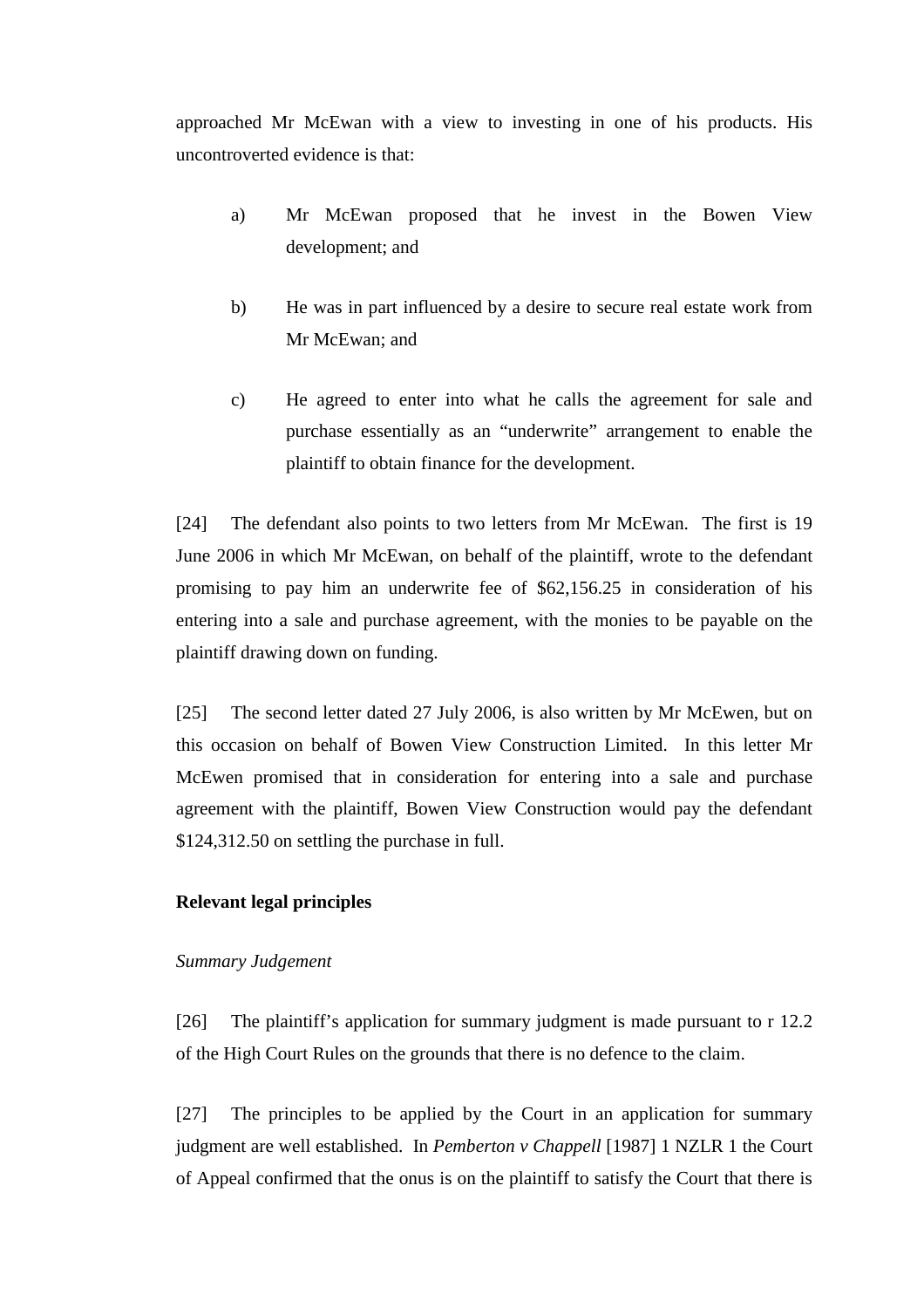no defence to the claim. In other words, the plaintiff must show that there is no real question to be tried.

[28] If a defendant wishes to resist an application for summary judgment, he must give reasonable particulars of the matters, which he claims ought to be in issue (*Pemberton,* per Somers J at 3). The defendant cannot escape liability by raising a false, hypothetical or frivolous "defence" in order to argue that the Court cannot be satisfied that it has no defence: *MacLean v Stewart* (1997) 11 PRNZ 66 (CA).

[29] In *Eng Mee Young v Letchumanan* [1980] AC 331 at 341 the Court held that a Judge will not be bound to:

…accept uncritically, as raising a dispute of fact which calls for further investigation, every statement on an affidavit, however equivocal, lacking in precision, inconsistent with undisputed contemporary documents or other statements by the same deponent, or inherently improbable in itself it may be.

[30] A recent and succinct summary of the principles was made by the Court of Appeal with respect to summary judgment sought on the plaintiff's application in *Krukziener v Hanover Finance Ltd* [2008] NZCA 187. The Court said the question on a summary judgment application is whether the defendant has no defence to the claim. That is, that there is no real question to be tried: *Pemberton v Chappell*. The Court must be left without any real doubt or uncertainty. The onus remains on the plaintiff throughout and summary judgment will be denied if on the hearing of the application it appears there is an issue to be tried. But where the plaintiff's evidence is sufficient to show there is no defence, the defendant will have to respond if the application is to be defeated: *MacLean v Stewart*. While the Court need not accept uncritically evidence that is inherently lacking in creditability, it will not normally resolve material conflicts of evidence or assess the credibility of deponents: *Eng Mee Young v Letchumanan*.

#### *Specific performance of an agreement for sale and purchase*

[31] In *Rutherford v Acton-Adams* [1915] AC 866, the Privy Council held that a vendor is entitled to specific performance of an agreement for sale and purchase, saying at 869-870: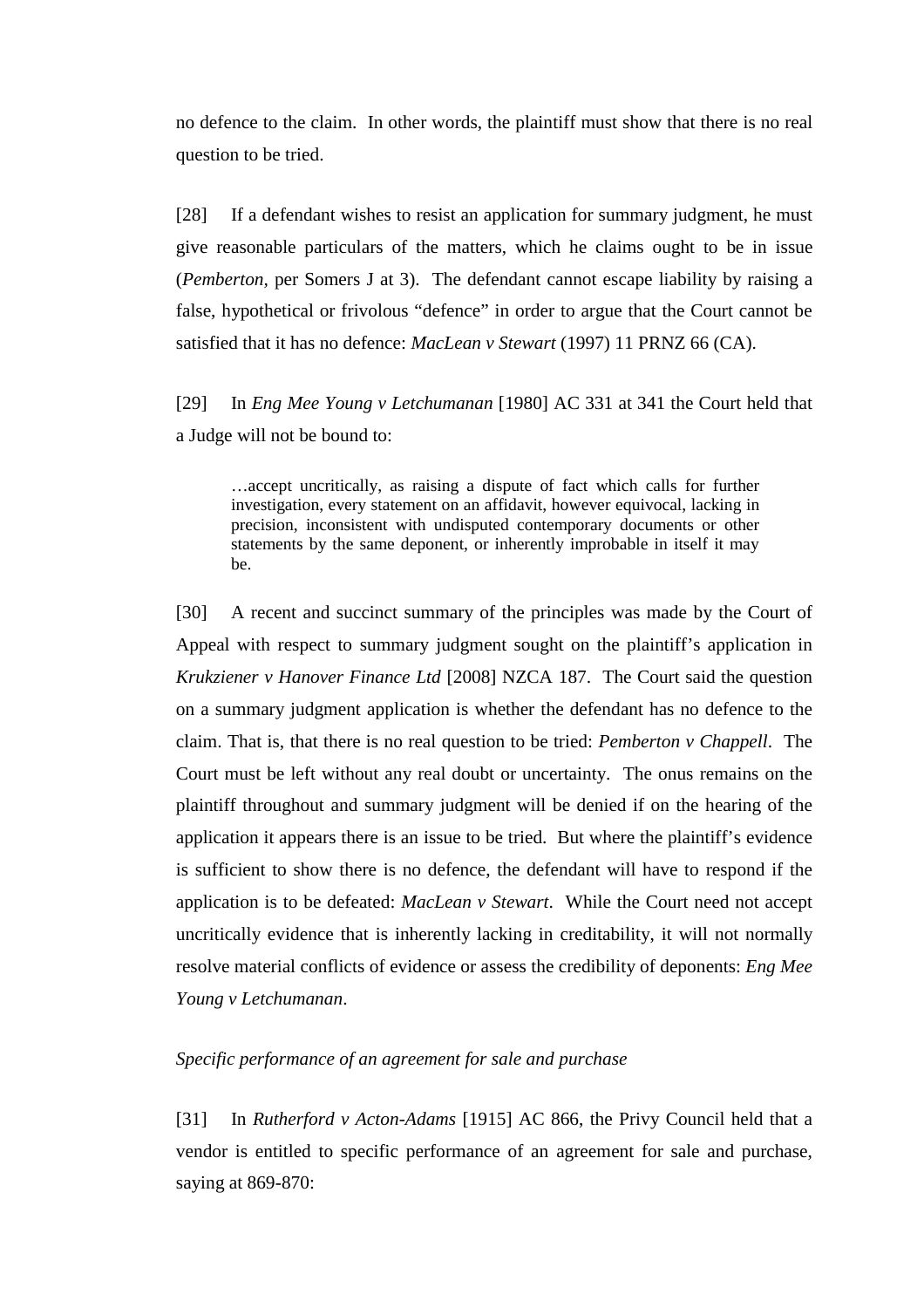If a vendor sues and is in a position to convey substantially what the purchaser has contracted to get, the Court will decree specific performance with compensation for any small and immaterial deficiency, provided that the vendor has not, by misrepresentation or otherwise, disentitled himself to his remedy.

## **Discussion**

[32] The defendant, through his counsel, acknowledged that he was aware the plaintiff had the right to call on him to settle the agreement for sale and purchase if it did not exercise its right to elect to pull out of the sale. But that right, counsel submitted, does not put paid to the defence based on collateral arrangements because in the collateral arrangements, which the plaintiff failed to disclose, there was an underwrite arrangement and the sale and purchase agreement must be interpreted in the light of that agreement. On that approach, he contended, the agreement for sale and purchase must arguably contain an implied term that the plaintiff would use its best endeavours to find other buyers before calling on the defendant to settle. He submitted that the plaintiff has not given evidence to show it did use its best endeavours and is therefore arguably in breach.

[33] The only other defence that was pursued was one based on the defendant's right to call for arbitration.

[34] The plaintiff accepts for the purpose of the application, that the agreement for sale and purchase itself, at clause 36.1, contained an underwrite aspect that allows the plaintiff seek another purchaser and cancel the agreement. But it says there cannot be implied a term in the agreement for sale and purchase of the kind the defendant contends.

[35] He argued that it is significant there is no assertion that there was an express arrangement that required the plaintiff to use best endeavours to find another buyer (collateral or otherwise). I agree. I also agree with the plaintiff's submissions that:

a) There is no room to imply a term into the agreement for sale and purchase that the plaintiff would use its best endeavours to sell the property the defendant so plainly contracted to buy unless the plaintiff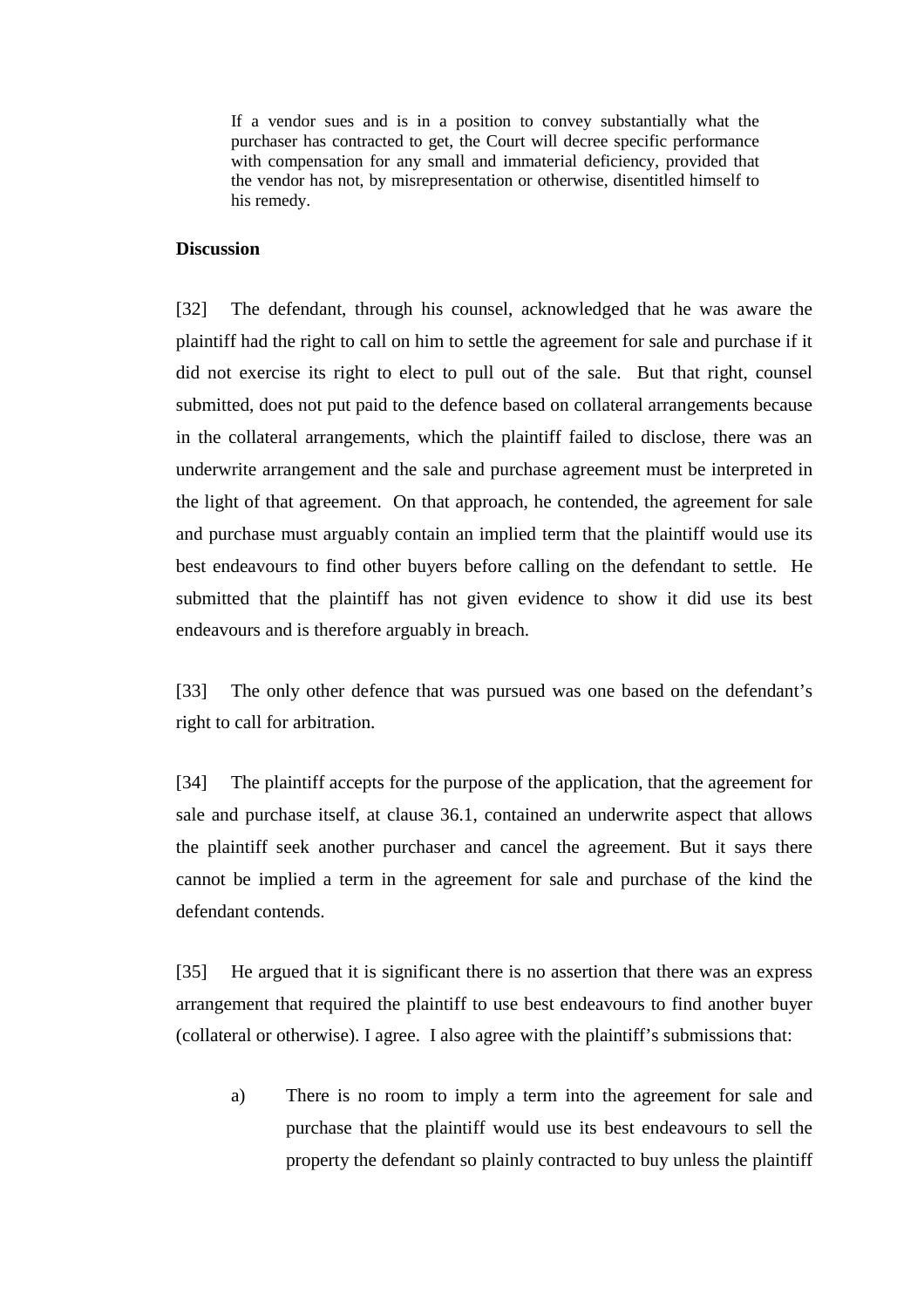demonstrates it has used best endeavours to find other buyers before calling on him to settle;

- b) To imply such a term would be at odds with the plain provisions of the agreement. It would also run directly counter to the entire agreement clause in the agreement for sale and purchase and the tenor of the parties' correspondence about settlement. That correspondence demonstrates the defendant well understood his obligation to settle;
- c) Had the parties intended to include a term of such importance, they would not have left it to be merely inferred or implied in the circumstances;
- d) To the extent that there was an underwrite arrangement, what was important to the parties was that the plaintiff had to have an agreement that was binding on the defendant in order to obtain finance. The ability to pull out, should there be a more lucrative sale, rested solely with the plaintiff, and the defendant took and was paid a fee for the risk he took that he would be called upon to settle.

[36] I am satisfied that the terms of the sale and purchase agreement are plain and cannot be disputed. The defendant agreed to purchase the property for the price of \$1,243,125.00 (plus GST). Pursuant to the agreement the defendant was obliged to complete his purchase on the settlement date. It is not disputed that the defendant failed to settle on the settlement date. Nor is it disputed that the defendant failed to complete his purchase on service of the settlement notice. It is in short, beyond dispute that the defendant is bound by the sale and purchase agreement and obliged to settle in accordance with its terms.

[37] Accordingly, save for any impediment that might arise from an obligation to arbitrate, I accept that pursuant to clause 9.4 the plaintiff is entitled to specific performance of the sale and purchase agreement.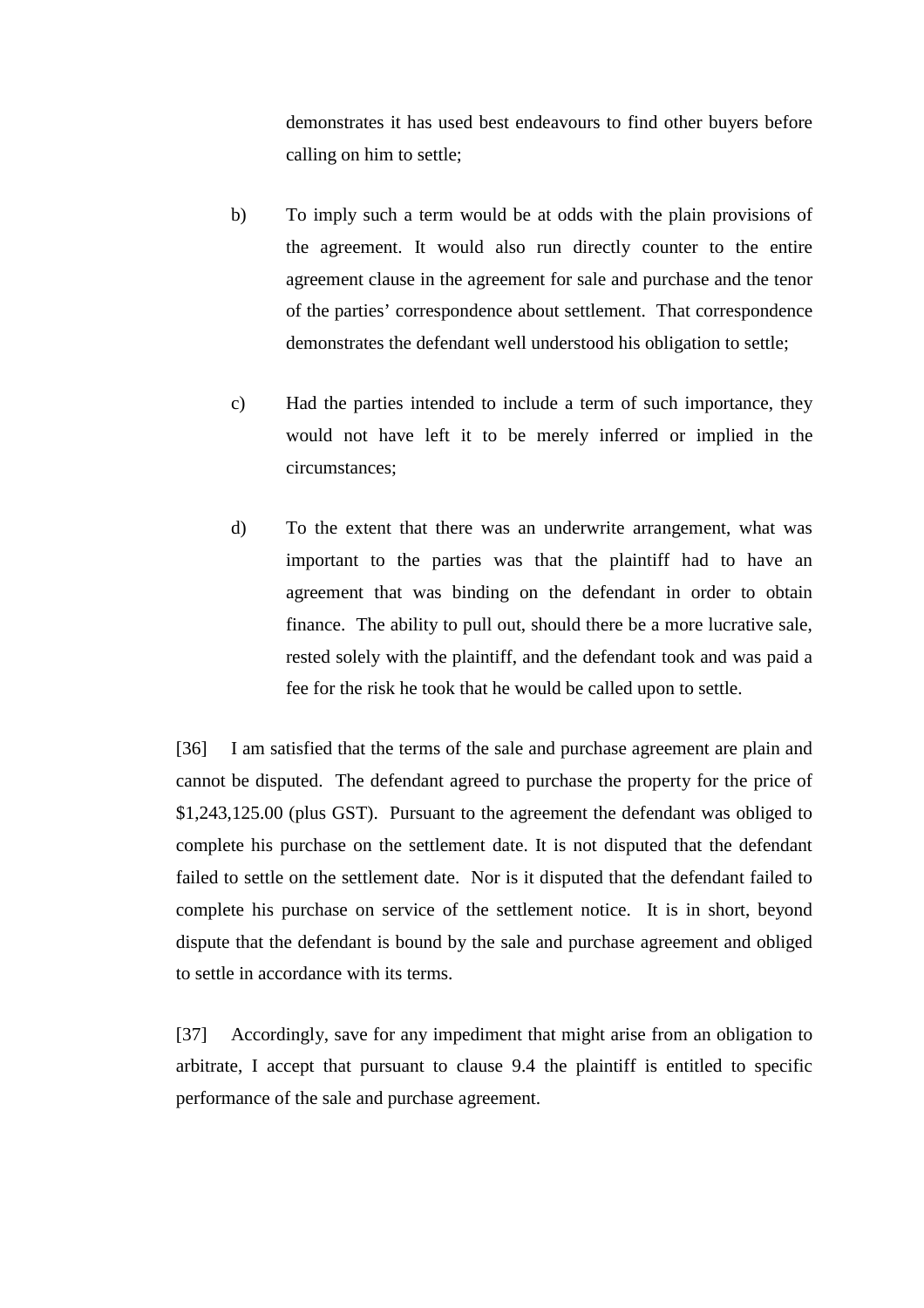[38] I am satisfied the arbitration point (the defendant's only other point) is no impediment to summary judgment because:

- a) In terms of the agreement for sale and purchase, arbitration is only required on questions concerning the construction of works or the application of clauses. The present case does not raise questions about works or about the application of the express clauses of the agreement, which the counsel concedes, requires the defendant to settle. The question raised is whether there is to be implied an additional clause;
- b) There is no evidence arbitration was ever called for and the defendant has not objected to this Court's jurisdiction or sought a stay in order to arbitrate*;*
- c) Furthermore, as the decision in *Royal Oak Mall Ltd v Savory Holdings Ltd* CA 106/89, Richardson P, Casey & Bisson JJ (which defence counsel relied on) shows, even if there is a stay application the Court is not prevented from dealing with the summary judgment application. There, the Court of Appeal noted the logic of applying the same threshold test in summary judgment proceedings to an application for a stay, for the purpose of determining whether there is a 'dispute' in the circumstances. That is, the party seeking arbitration must be able to point to some material showing that there is a real issue to be tried, while the party opposing arbitration has the onus of satisfying the Court there is no arguable defence to his claim. *Royal Oak* refers to s 5 of the 1908 Arbitration Act but, as counsel accepted, it remains apposite for the purposes of clause 8(1) of the Arbitration Act 1996.
- d) The remedy of specific performance is not only appropriate in the circumstances of the case but is in fact a remedy which the parties themselves agreed should apply.